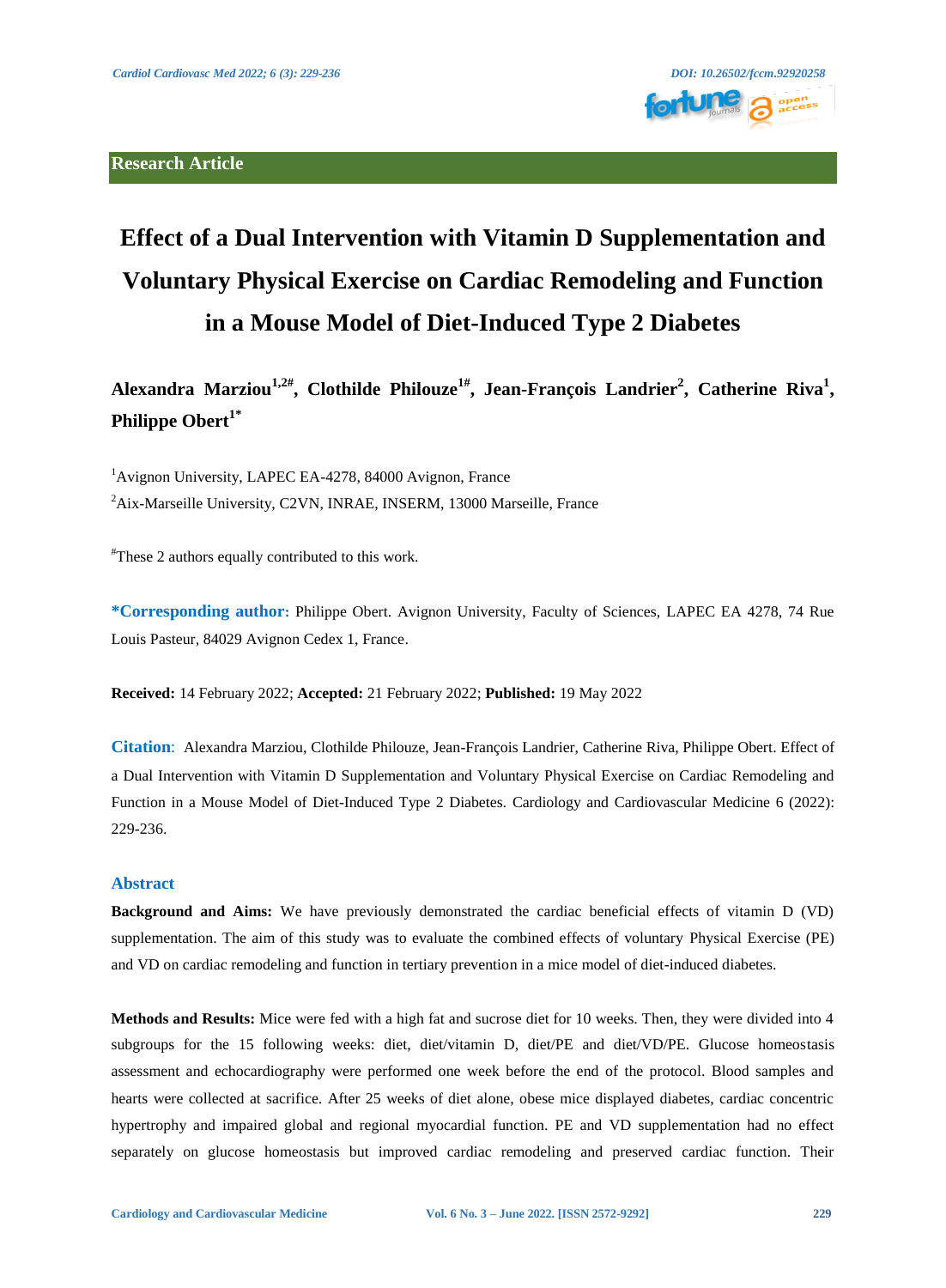combination improved glucose homeostasis and was associated with physiological cardiac remodeling, with however no additional beneficial effect over PE or VD alone on cardiac function.

**Conclusion:** The major finding of the present study is that VD supplementation and PE exert similar cardioprotective effects in diabetic mice, with no major synergistic effect from their combination.

**Keywords:** Diabetes; Metabolic diseases; Vitamin D; Physical exercise; Cardiac function; Cardiac hypertrophy

#### **1. Introduction**

Obesity and its associated metabolic disorders, such as Type 2 Diabetes (T2D) [1], are largely known to increase cardiovascular morbidity and mortality. Notably, T2D is associated with structural and functional changes in the heart, linked to multiple pathophysiological mechanisms [2]. Hypovitaminosis D is highly prevalent in T2D patients [3,4] and is associated with adverse cardiac events [5]. Because vitamin D (VD) shows properties on many signaling pathways, including cardiac physiological processes [6], studies have investigated the cardiac effects of VD supplementation, especially in streptozotocine-induced diabetic rats [7, 8]. However, the cardiac effects of VD supplementation in tertiary prevention in more physiological models such as High-Fat (HF) regimen remains poorly documented [9]. Previous studies from our laboratory in HF-fed mice leading to T2D have shown that 15 weeks of VD supplementation reduced hepatic steatosis and adipose tissue inflammation [10] and exerted cardioprotective effects supported by an alleviation of regional myocardial dysfunction and hypertrophy, potentially through a modulation of cardiac lipotoxicity [11]. The beneficial effects of Physical Exercise (PE) on the incidence of cardiovascular diseases and cardiac remodeling and function have long been recognized [12,13]. Of note, PE promotes cardioprotection in rodents with diet-induced T2D [14, 15]. Therefore, combining PE with nutritional approaches, like VD supplementation, seems interesting to improve cardiometabolic health and could provide synergic outcomes. We have recently shown that this dual intervention in diabetic mice favorably affected insulin sensitivity and liver triglycerides accumulation [16]. In this context, the aim of this study was to bring further information on the effect of a 15-week PE and VD intervention on cardiac remodeling and function in diabetic mice with nascent cardiomyopathy and potentially highlight an enhancement of VD cardioprotective properties [11].

## **2. Methods**

All animal experiments were approved by the local research ethics committee (No.2017071209197796) and performed in accordance EU directive 2010/63/EU and French Ministry of Agriculture guidelines on the care and use of animals for scientific purposes (No. CEEA-00322.03). C57BL/6J mice (Janvier Labs, France) were housed under normal controlled conditions and were randomly assigned into two groups: a control group (NC) and an obese group (HFS: high fat/sucrose). The NC group (n=30) received a normal chow diet (A04, SAFE Diets, France) and water for 25 weeks. The HFS group was fed with a fat-enriched dough (60% of energy intake from fat, 230HF, SAFE Diets, France) and 10% sucrose-added water for 10 weeks. After this period, the HFS mice were divided into 4 subgroups for the 15 following weeks: a sedentary HFS group (HFS, n=30), a sedentary HFS group supplemented with VD (15.000 UI.kg<sup>-1</sup> cholecalciferol; customized HF230; SAFE Diets, France) (HFS+D, n=30), a voluntary PE (introduced by free access to an in-cage running wheel) HFS group (HFS+ex, n=15) and a voluntary PE HFS group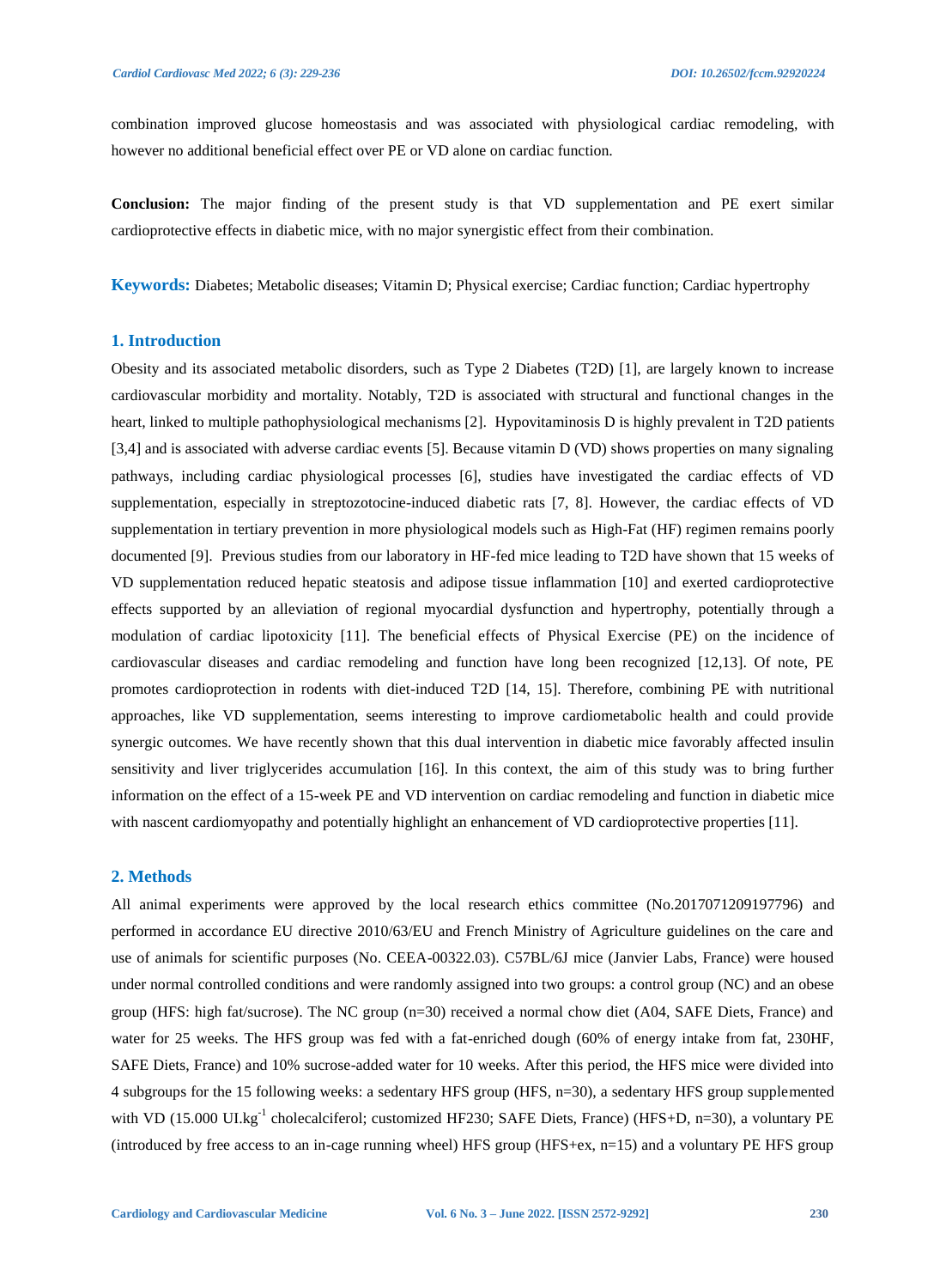supplemented with VD (HFS+D+ex, n=15). As we previously described [10, 11], body weight was measured weekly and both glucose homeostasis assessment and echocardiography were performed one week before the end of the protocol. In addition, blood samples and hearts were collected at sacrifice. Significant differences between groups were determined using a generalized linear model, with the Bonferroni post-hoc test using IBM SPSS statistics 20.0 (IBM Corp., USA). Heart rate was introduced as covariate, when appropriate. Values are expressed as mean  $\pm$  SEM. Values not sharing the same letter were significantly different at p $\leq$ 0.05.

## **3. Results**

As reported in table 1, the HFS diet induced a major weight gain in mice that was improved by PE and the combination of VD and PE. No significant improvement of diet-induced hyperglycemia and hyperinsulinemia was observed in HFS+D, HFS+ex or HFS+D+ex mice. Only the combination of VD and PE improved insulin sensitivity. Interestingly, a significant decrease in triglyceride levels was observed in HFS+ex and HFS+D+ex mice, although no hypertriglyceridemia was reported in HFS mice. As shown in figure 1, the development of concentric cardiac hypertrophy induced by diet in HFS mice was impeded by 15 weeks of VD supplementation. Interestingly, exercise alone exerted similar effects to those of VD. In contrast, HFS+D+ex mice presented a concentric cardiac hypertrophy characterized by increased cardiac mass and relative wall thickness, at an intermediate stage between NC and HFS mice. Although ejection fraction remained preserved (>50%) in all groups, a slight but significant reduction was observed in HFS mice (figure 2 B). All experimental groups (e.g. VD and/or PE) were however similar to NC mice. Very interestingly, longitudinal and circumferential left ventricular strains (figure 2 C, D) were markedly decreased by HFS diet but improved to the same extend and restored to NC values in all intervention groups.

|                                                                                                           | <b>NC</b>        | <b>HFS</b>          | $HFS+D$           | $HFS+ex$          | $HFS+D+ex$          |
|-----------------------------------------------------------------------------------------------------------|------------------|---------------------|-------------------|-------------------|---------------------|
|                                                                                                           | $33.56 \pm$      |                     |                   |                   |                     |
| Body weight $(g)$                                                                                         | 0.42a            | $49.6 \pm 0.77$ b   | $47.69 \pm 0.99b$ | $39.69 \pm 2.18c$ | $39.38 \pm 2.26c$   |
|                                                                                                           | $13283 +$        | $19108 \pm$         | $19706 \pm$       |                   |                     |
| <b>AUC IPITT</b>                                                                                          | 600a             | 648b                | 1212b             | $21659 \pm 1836b$ | $14102 \pm 1396a$   |
|                                                                                                           |                  | $11.78 \pm$         |                   | $10.27 \pm$       |                     |
| Glucose $(mM)$                                                                                            | $9.10 \pm 0.45a$ | 0.54 <sub>b</sub>   | $11.65 \pm 0.46b$ | 0.78a.b           | $9.99 \pm 1.26$ a,b |
|                                                                                                           |                  | $28.6 \pm$          |                   | $12.12 \pm$       | $13.02 +$           |
| Insulin $(mUI/L)$                                                                                         | $3.40 \pm 0.97a$ | 7.00 <sub>b,c</sub> | $38.43 \pm 7.58c$ | $2.04a$ ,b        | 4.18a,b             |
| Triglycerides (mM)                                                                                        | $0.99 \pm 0.05a$ | $1.02 \pm 0.06a$    | $0.96 \pm 0.05a$  | $0.68 \pm 0.05b$  | $0.75 \pm 0.07$     |
| NC: control group, HFS: sedentary obese group, HFS+D: sedentary HFS group supplemented with VD,           |                  |                     |                   |                   |                     |
| HFS+ex: voluntary PE HFS group, HFS+D+ex: voluntary PE HFS group supplemented with VD. Final              |                  |                     |                   |                   |                     |
| body weight, Area Under Curve (AUC) calculated with the glycemic response obtained by the                 |                  |                     |                   |                   |                     |
| Intraperitoneal Insulin Test (IPITT) and mice plasma assays (fasting glucose, insulin and triglycerides). |                  |                     |                   |                   |                     |

**Table 1:** Effects of 15 weeks of VD supplementation and/or PE on morphological and biological parameters.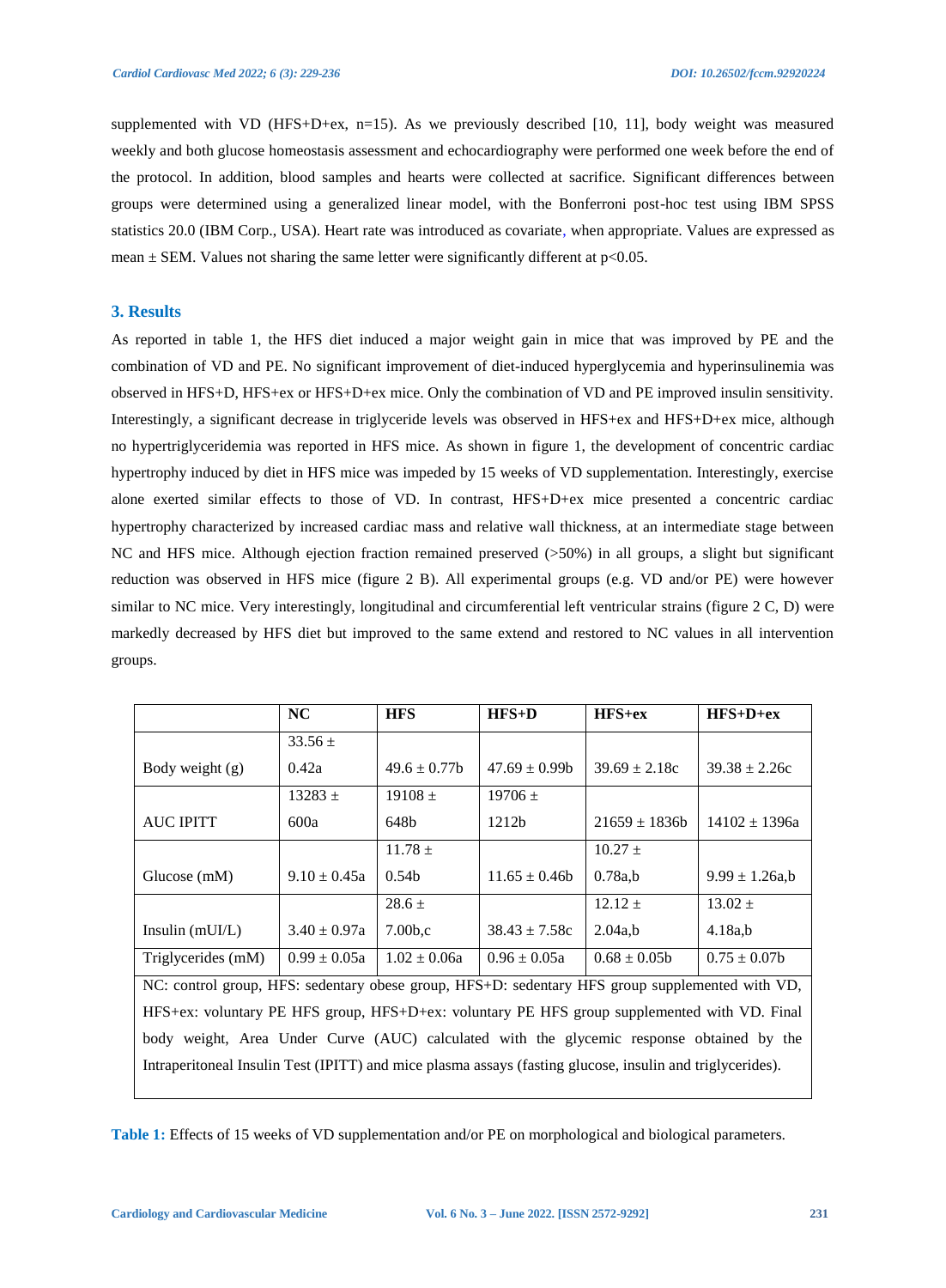

**Figure 1:** Effects of 15 weeks of VD supplementation and/or PE on cardiac remodeling. NC: control group, HFS: sedentary obese group, HFS+D: sedentary HFS group supplemented with VD, HFS+ex: voluntary PE HFS group, HFS+D+ex: voluntary PE HFS group supplemented with VD. Values are expressed as marginal means  $\pm$  SEM.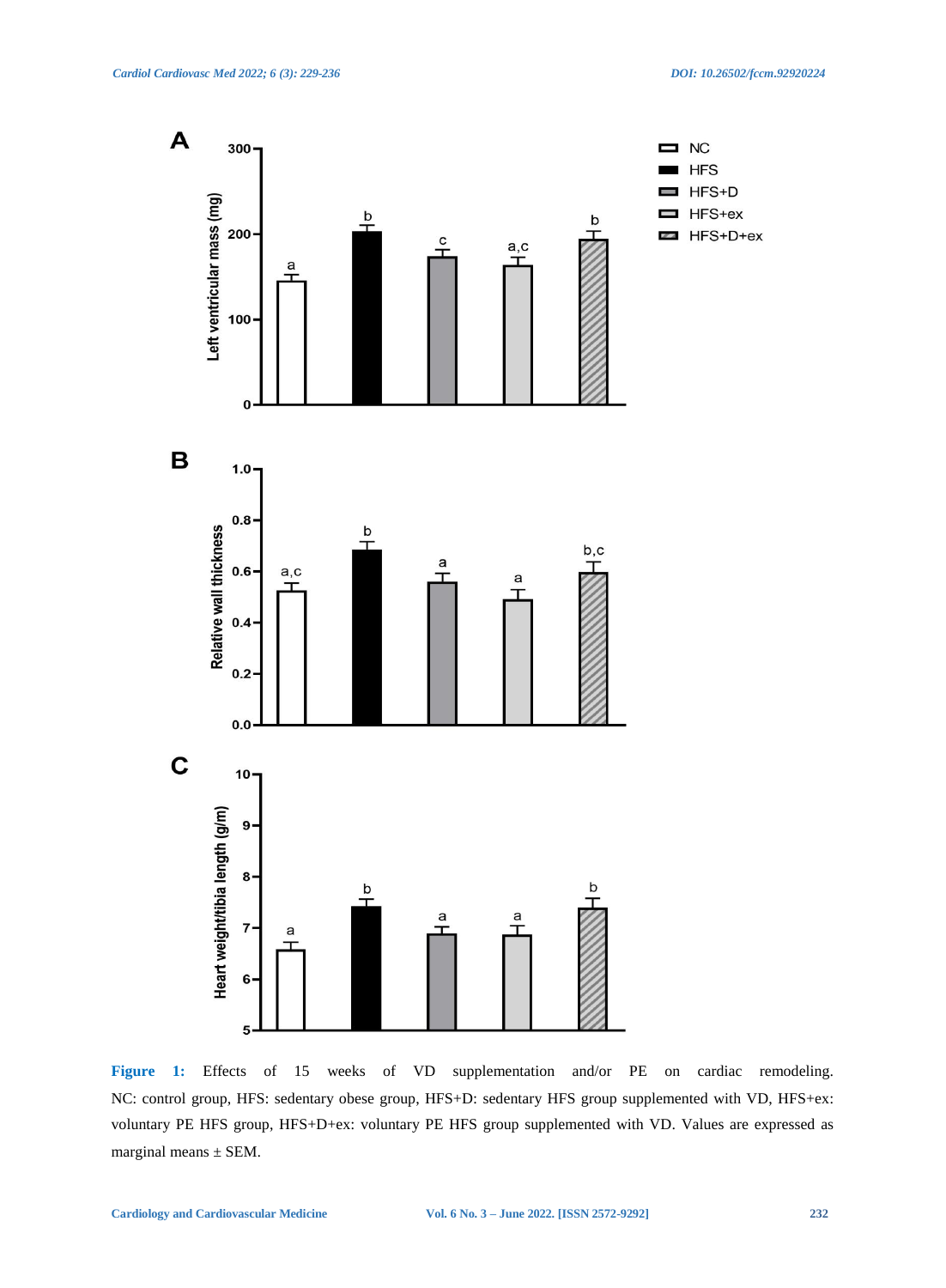Echocardiographic follow-up: A) Left ventricular mass, B) Relative wall thickness and C) Cardiac hypertrophy evaluation by heart weight/tibia length ratio.



**Figure 2:** Effects of 15 weeks of VD supplementation and/or PE on cardiac function.

NC: control group, HFS: sedentary obese group, HFS+D: sedentary HFS group supplemented with VD, HFS+ex: voluntary PE HFS group, HFS+D+ex: voluntary PE HFS group supplemented with VD. Values are expressed as marginal means  $\pm$  SEM.

Echocardiographic follow-up: A) Global diastolic function, estimated from E/A ratio (E, mitral flux early diastolic wave; A, mitral flux late diastolic wave); B) Global systolic function, estimated from ejection fraction and regional myocardial function; C and D) Longitudinal and circumferential strains.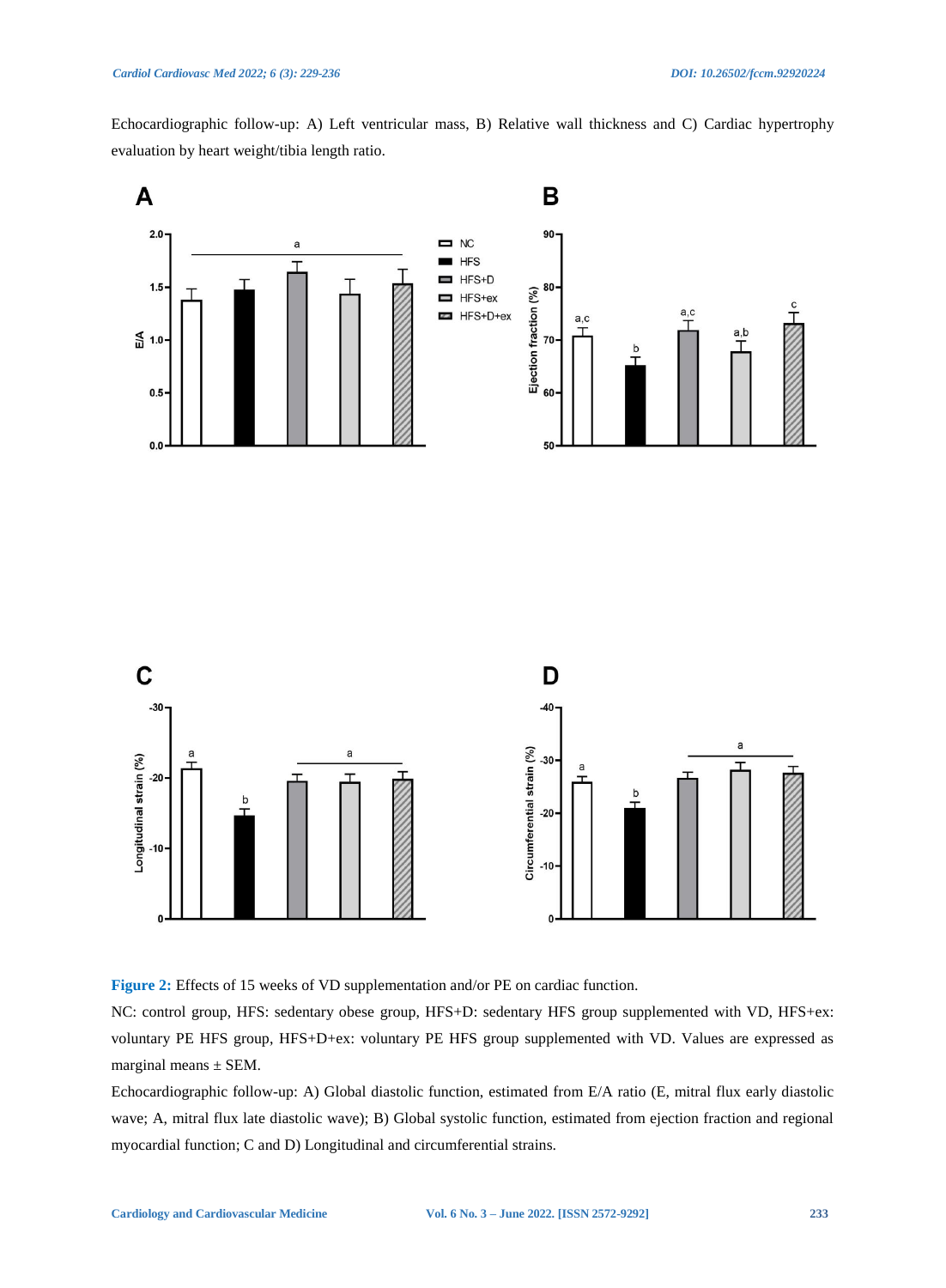

#### **Graphical Abstract**

# **4. Discussion**

The present study is the first to investigate the combined effects of voluntary PE and VD supplementation on cardiac remodeling and function in tertiary prevention in a rodent model of diet-induced T2D. Numerous studies demonstrated beneficial effects of voluntary PE or exercise training on cardiac function in pharmacological [17] or diet-induced [14] rodent models of diabetes, agreeing with our results. Data regarding the effects of VD are scarce [11]. The salient finding from our study is that VD supplementation exerts similar favorable effects to PE on both regional and global cardiac function while their combination did not yield to additional benefits. Since VD and PE were each other already able to normalize cardiac function, synergic effects were unlikely to be expected. Of note, PE or VD individually prevented the development of HFS-induced pathological cardiac remodeling, in accordance with previous studies [9, 17]. Interestingly, their combination yielded to cardiac hypertrophy, similar in magnitude to that one seen in HFS mice, although physiological. The underlying mechanisms associated with improvements in cardiac remodeling and function consecutive to PE or VD imply very likely favorable changes at both systemic and cardiac levels in signaling pathways related to inflammation and oxidative stress [18] leading to enhancement in cardiac metabolism, calcium handling, apoptosis and fibrosis [19, 20]. Aside, we also demonstrated cardioprotective effects of VD through modulation of cardiac lipotoxicity [11]. Further investigations will be needed to properly characterize the remodeling related to PE combined to VD and to define the underlying mechanisms responsible for enhancement in regional function. Altogether, our results further emphasize the cardioprotective value of interventions with VD and PE in cardiometabolic diseases.

# **Acknowledgements**

This research was supported by the Platform 3A, funded by the European Regional Development Fund, the French Ministry of Higher Education, Research and Innovation, the Federative Research Structure TERSYS, the Provence-Alpes-Côte d'Azur Region, INRAE, INSERM, and AMU.

## **Competing Interests**

Authors have no conflicts of interest to disclose. Authors have no conflicts of interest to disclose.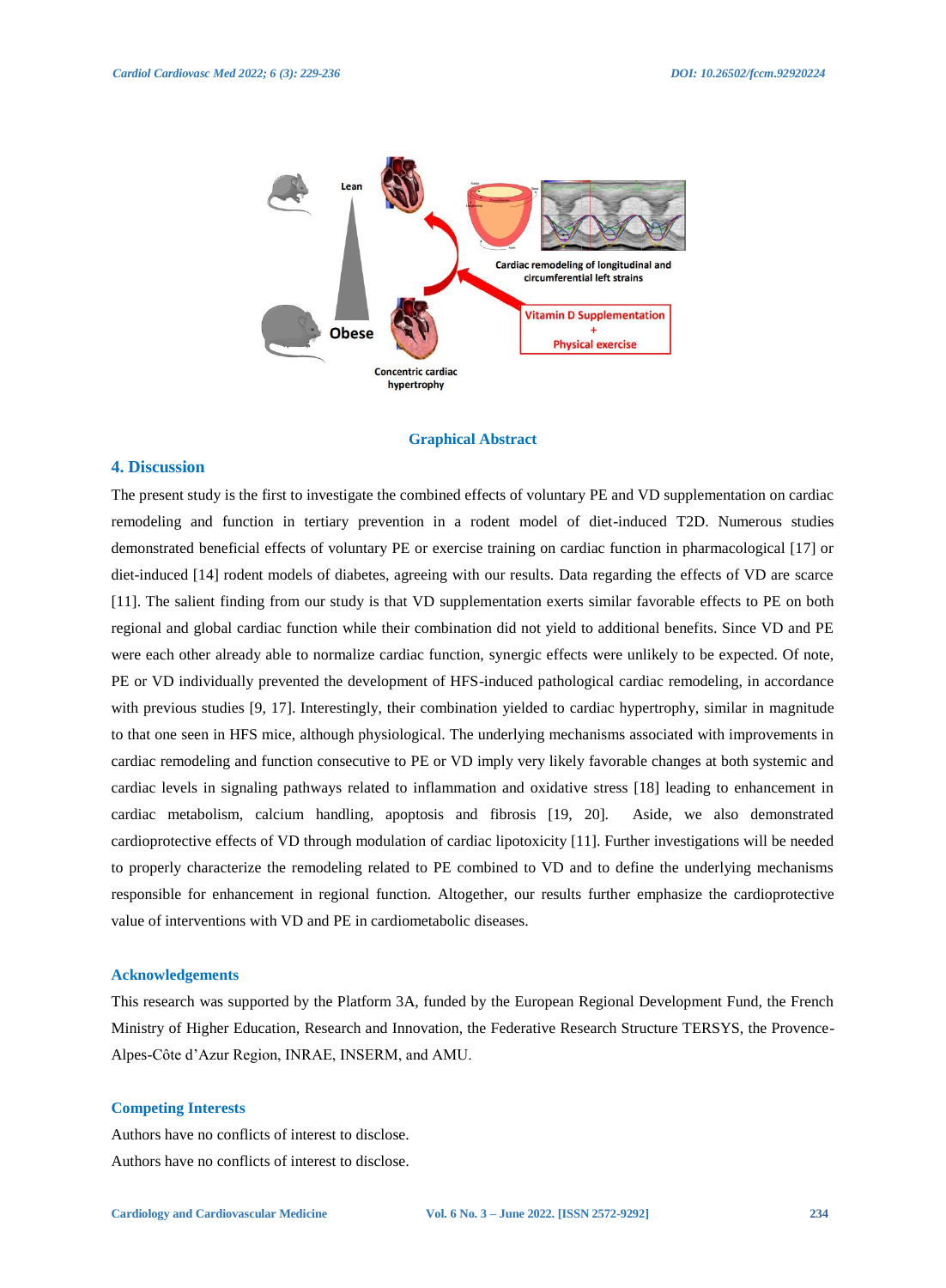This research was supported by the Platform 3A, funded by the European Regional Development Fund, the French Ministry of Higher Education and Research, the Research Structure TERSYS, the Provence-Alpes-Côte d'Azur Region, INRAE, INSERM, and AMU.

# **References**

- 1. Gregor MF, Hotamisligil GS. Inflammatory mechanisms in obesity. Annu Rev Immunol 29 (2011): 415-45.
- 2. Bugger H, Abel ED. Molecular mechanisms of diabetic cardiomyopathy. Diabetologia 57 (2014): 660-671.
- 3. Afzal S, Bojesen SE, Nordestgaard BG. Low 25-Hydroxyvitamin D and Risk of Type 2 Diabetes: A Prospective Cohort Study and Metaanalysis. Clin Chem 59 (2013): 381-391.
- 4. Greco EA, Lenzi A, Migliaccio S. Role of Hypovitaminosis D in the Pathogenesis of Obesity-Induced Insulin Resistance. Nutrients 11 (2019):1506.
- 5. Joergensen C, Gall MA, Schmedes A, et al. Vitamin D Levels and Mortality in Type 2 Diabetes. Diabetes Care 33 (2010): 2238-2243.
- 6. Tishkoff DX, Nibbelink KA, Holmberg KH, Dandu L, Simpson RU. Functional vitamin D receptor (VDR) in the t-tubules of cardiac myocytes: VDR knockout cardiomyocyte contractility. Endocrinology 149 (2008): 558-564.
- 7. Lee TW, Kao YH, Lee TI, et al. Calcitriol modulates receptor for advanced glycation end products (RAGE) in diabetic hearts. Int J Cardiol 173 (2014): 236-241.
- 8. Wei H, Qu H, Wang H, et al. 1,25-Dihydroxyvitamin-D3 prevents the development of diabetic cardiomyopathy in type 1 diabetic rats by enhancing autophagy via inhibiting the β-catenin/TCF4/GSK-3β/mTOR pathway. The Journal of Steroid Biochemistry and Molecular Biology 168 (2017): 71-90.
- 9. Mazzone G, Morisco C, Lembo V, et al. Dietary supplementation of vitamin D prevents the development of western diet-induced metabolic, hepatic and cardiovascular abnormalities in rats. United European Gastroenterol J 6 (2018): 1056-1064.
- 10. Marziou A, Philouze C, Couturier C, et al. Vitamin D supplementation improves adipose tissue inflammation and reduces hepatic steatosis in obese C57BL/6J mice. Nutrients 12 (2020): 342.
- 11. Philouze C, Martin J-C, Riva C, et al. Vitamin D3 Supplementation Alleviates Left Ventricular Dysfunction in a Mouse Model of Diet-Induced Type 2 Diabetes: Potential Involvement of Cardiac Lipotoxicity Modulation. Cardiovasc Drugs Ther 2021.
- 12. Marwick TH, Hordern MD, Miller T, et al. Exercise Training for Type 2 Diabetes Mellitus: Impact on Cardiovascular Risk: A Scientific Statement From the American Heart Association. Circulation 119 (2009); 3244-3262.
- 13. Lavie CJ, Arena R, Swift DL, et al. Exercise and the Cardiovascular System. Circulation Research 117 (2015): 207-219.
- 14. Kesherwani V, Chavali V, Hackfort BT, Tyagi SC, Mishra PK. Exercise ameliorates high fat diet induced cardiac dysfunction by increasing interleukin 10. Frontiers in Physiology 6 (2015): 124.
- 15. Kar S, Shahshahan HR, Hackfort BT, et al. Exercise Training Promotes Cardiac Hydrogen Sulfide Biosynthesis and Mitigates Pyroptosis to Prevent High-Fat Diet-Induced Diabetic Cardiomyopathy. Antioxidants 8 (2019): 638.